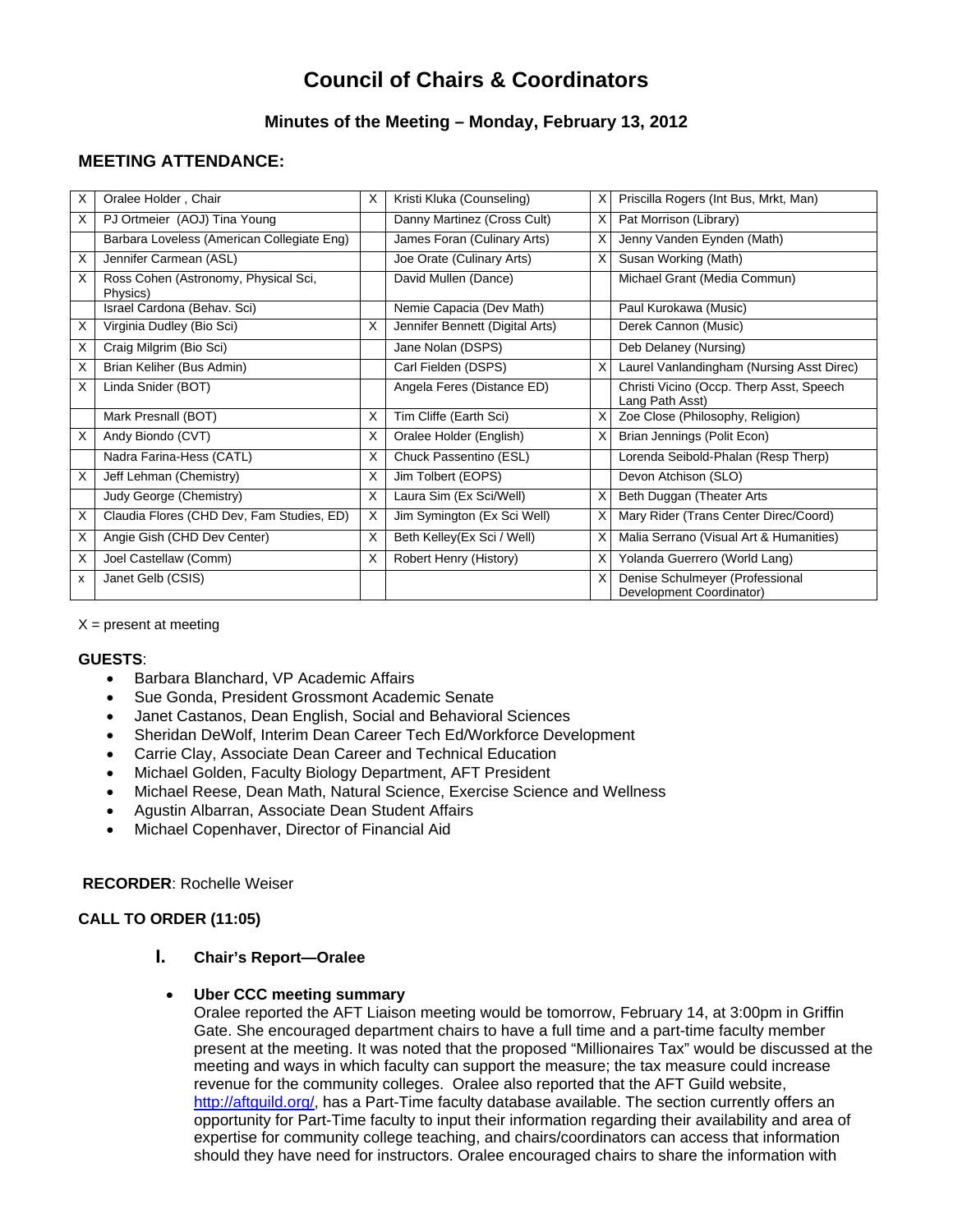Part-Time faculty. Another item discussed at the Uber meeting was "chair burnout." Oralee asked if the chairs would be interested in having 5-10 minutes of the CCC meetings to discuss coping strategies and opportunities for members to share their strategies and ideas. All agreed this would be helpful. Oralee noted that she had provided a handout article from *The Department Chair,* a quarterly newsletter that is published for Department Chairs; the article addresses the need for department leaders to delegate and offers suggestions for how that might be done without appearing to boss colleagues around. She noted it as the first contribution to the coping strategies discussion and highlighted the comment "when delegating, remember to focus on **the desired outcome** rather than on the methods used; faculty are capable professionals too." She also provided the indices for the past two issues of *The Department Chair* and encouraged people to contact her if they would be interested in having any of the articles duplicated for review.

Oralee noted the next Uber meeting would take place in May and she would be soliciting for Agenda items.

#### **Calculating Personal Necessity Leave**

Oralee reported that there was also discussion during the Uber CCC meeting about a situation where a full-time faculty member was charged for a Personal Necessity Leave day due to it falling on a day when the course affected was the instructor's overload class. Oralee asked if the chairs would be interested in having a discussion/overview of the PNL formula and process. Some discussion occurred regarding the practice being unfair to full- time faculty; most felt they should be able to use their PNL without being penalized. Michael Golden commented he would follow-up with Jim Mahler on this issue.

#### **Professional Development forms-revisions for Fall 2012**

Oralee reminded everyone that in Fall 2011, CCC and Barb Blanchard agree that the signature line for department Chairs/Coordinators would be removed from the regular Professional Development form (but not from the Special Project form). Because not all leaders on campus were aware of this agreement, the actual change to the form will not go into effect until Fall 2012.

Oralee asked the chairs if they would like a task force to be formed to look at any other changes to be made to the form and to create a process for the filing of the forms. She noted that Cuyamaca has an online process (but Barb Blanchard and Denise Schulmeyer indicated that Cuyamaca's process probably will not work for us). Some chairs felt they didn't need to have input on the forms, now that the Professional Development Coordinator position has been created, others felt they would still like to review the forms even though they are no longer required to sign them, and others noted they remain the point of contact for faculty to turn the forms into; it was agreed to form a task force to review the form and review the process for future discussion at CCC (Denise Schulmeyer and the Faculty PD Co-Chairs Mark Goodman and Clifton Quinn will be the task force.)

#### **CCC Website**

Oralee reported that currently the CCC agendas and minutes are posted via a Blackboard container; this limits access to the information to those assigned to the container. She noted that with Accreditation right around the corner, the information should be accessible to site team members and any who would like to review it. The previous Chair of Chairs Patty Morrison noted that she would encourage moving the information to a user friendly site. A motion was made to use the CCC website already in existence under the Faculty/Staff section of the GC site to provide Agendas, Minutes, CCC materials, CCC Handbook, etc. to any interested person. **M/S/U** Milgrim/VandenEynden

Oralee and Rochelle will work on the CCC site, noting in particular the Academic Senate's easy presentation of Agendas and Minutes.

## **II. GC Complaint Process—Agustin Albarran and Michael Copenhaver**

Michael explained that recent Federal Mandates require that colleges have a formal complaint process; any faculty, staff, student or community member should have the ability to access and file a formal complaint. Michael reviewed the draft document "Grossmont College Complaint Procedure". Agustin explained that the old process would remain in place; complaint to instructor, then to the department chair, to the dean's office, then to the VPAA; then if unable to resolve an issue the formal complaint process would be initiated. The formal process will allow the college to